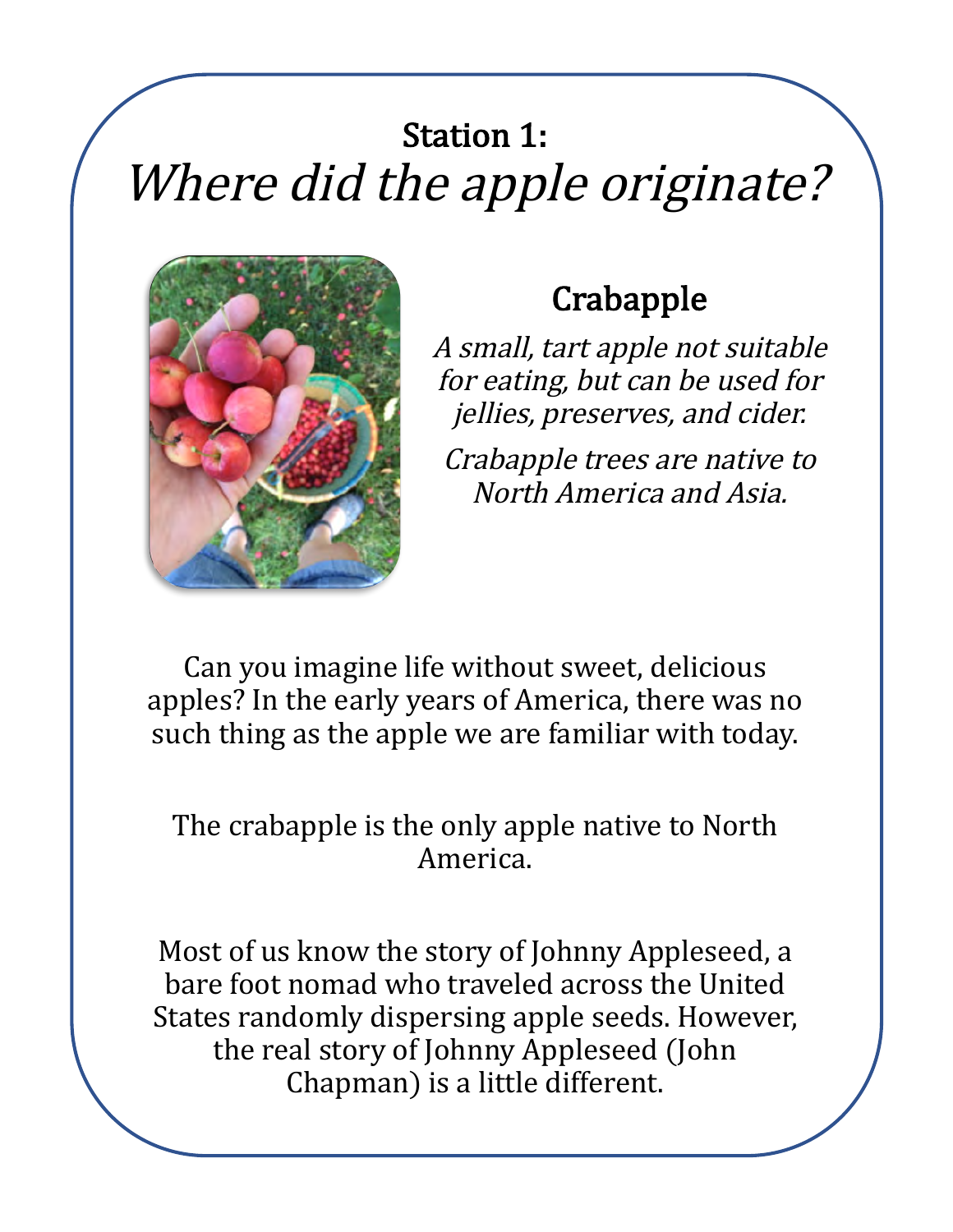

Read the story of John Chapman



Answer the Challenge Questions on your handout.



Crabapple taste test.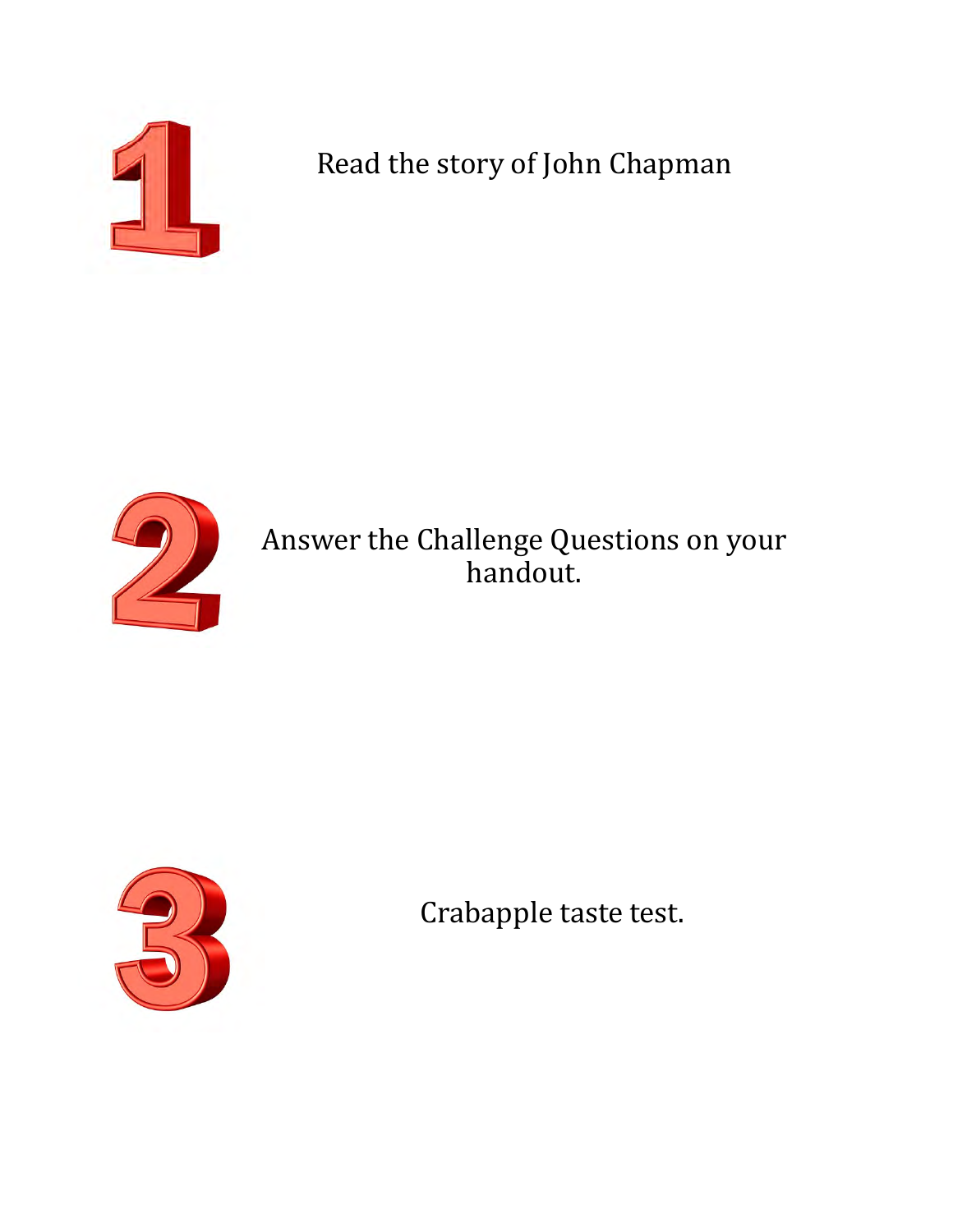# **Station 2:** Why aren't apple trees grown from seed?



### Grafting

When a shoot or bud of one tree is inserted into or joined to the stem, branch, or root of another tree so that the two grow together.

Apples today are not the same as the native crabapples that grew hundreds of years ago.

Apples have been selectively bred to produce the varieties that we know today. Apple breeders plant apple trees from seed ONLY to find and develop new traits. 

The apples we eat were grown on farms from trees propagated by grafting.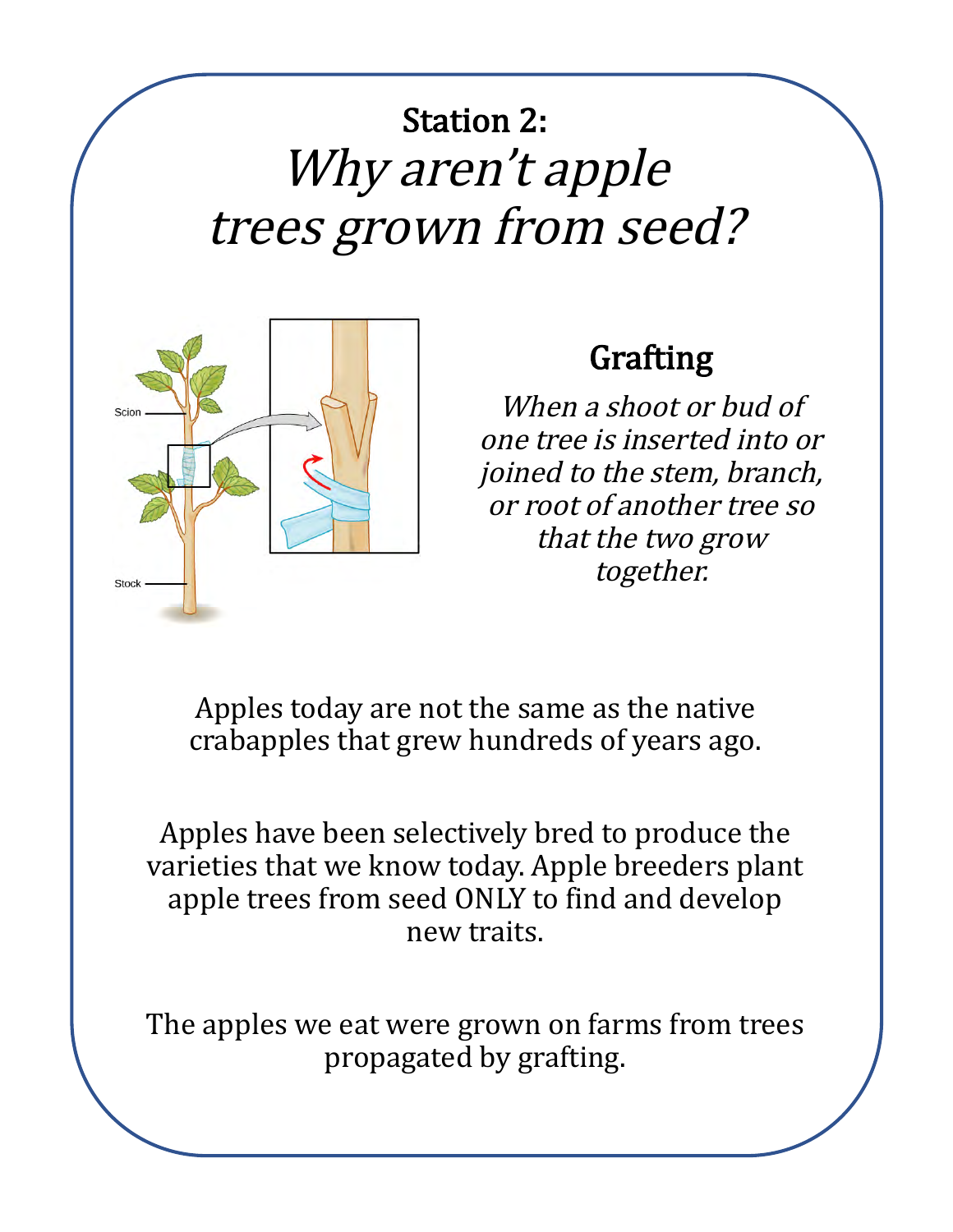

Watch the video, "How Does it Grow? Apples"







Answer the Challenge Questions on your handout.



Find the answer to these questions:

- 1. Could you use grafting to create 1 apple tree with multiple varieties of apples?
	- 2. Could you use grafting to create 1 tree that has multiple varieties of fruit?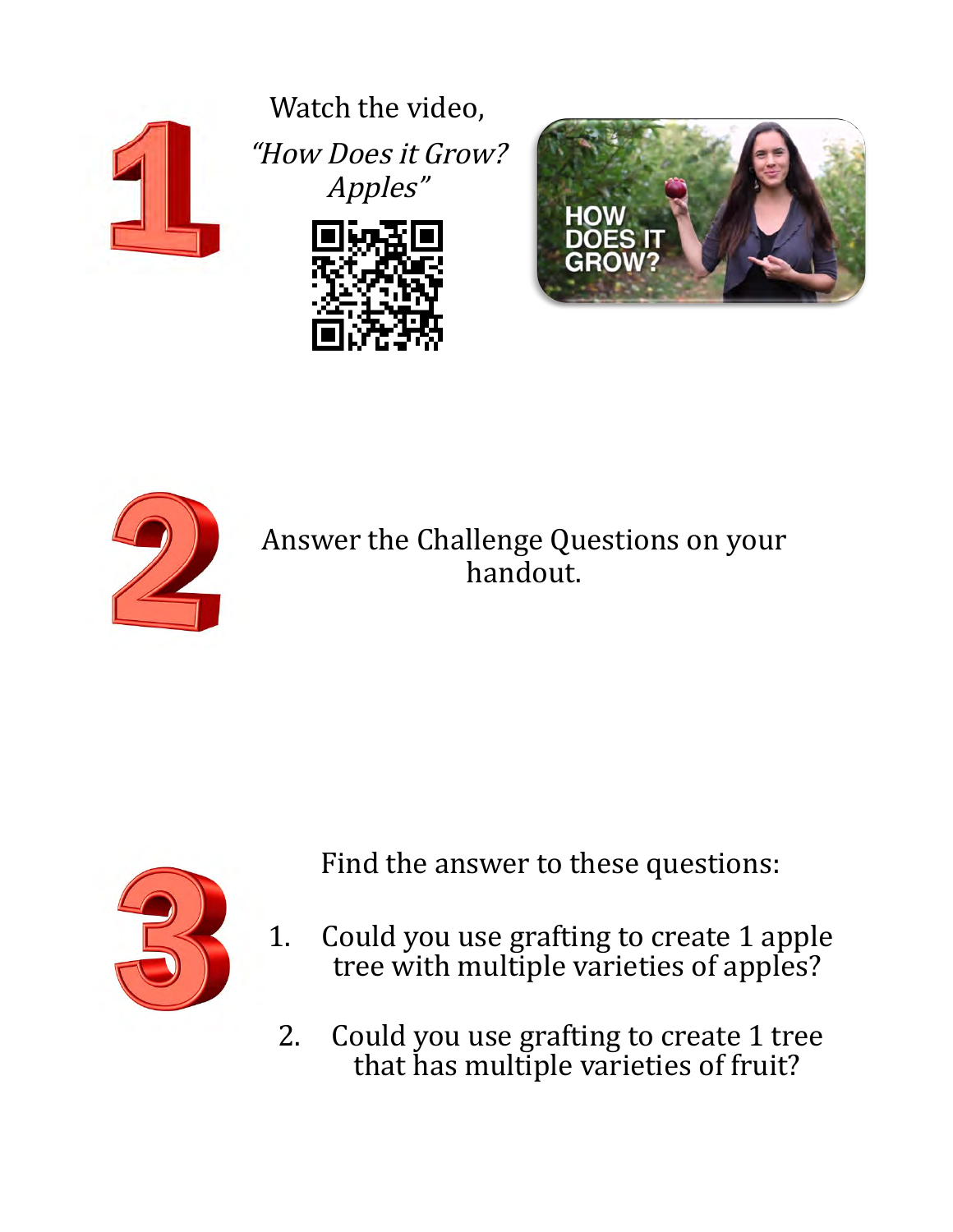# **Station 3:** What changes apples from a solid to a liquid?



#### Food Processing

The transformation of foods from one form (raw) into another.

Apples are made up of 85% water and 10% sugar. How do you think *temperature* and *time* can be used to create a "sauce" or liquid version of apples? 

The main difference between the solid and liquid phase of an apple is due to the amount of energy and the arrangement of molecules. Solids have tightly bound molecules that vibrate due to their packed nature and lower energy. Liquids have freely moving atoms and a higher energy state than solids. Explore the difference between liquids and solids by making applesauce!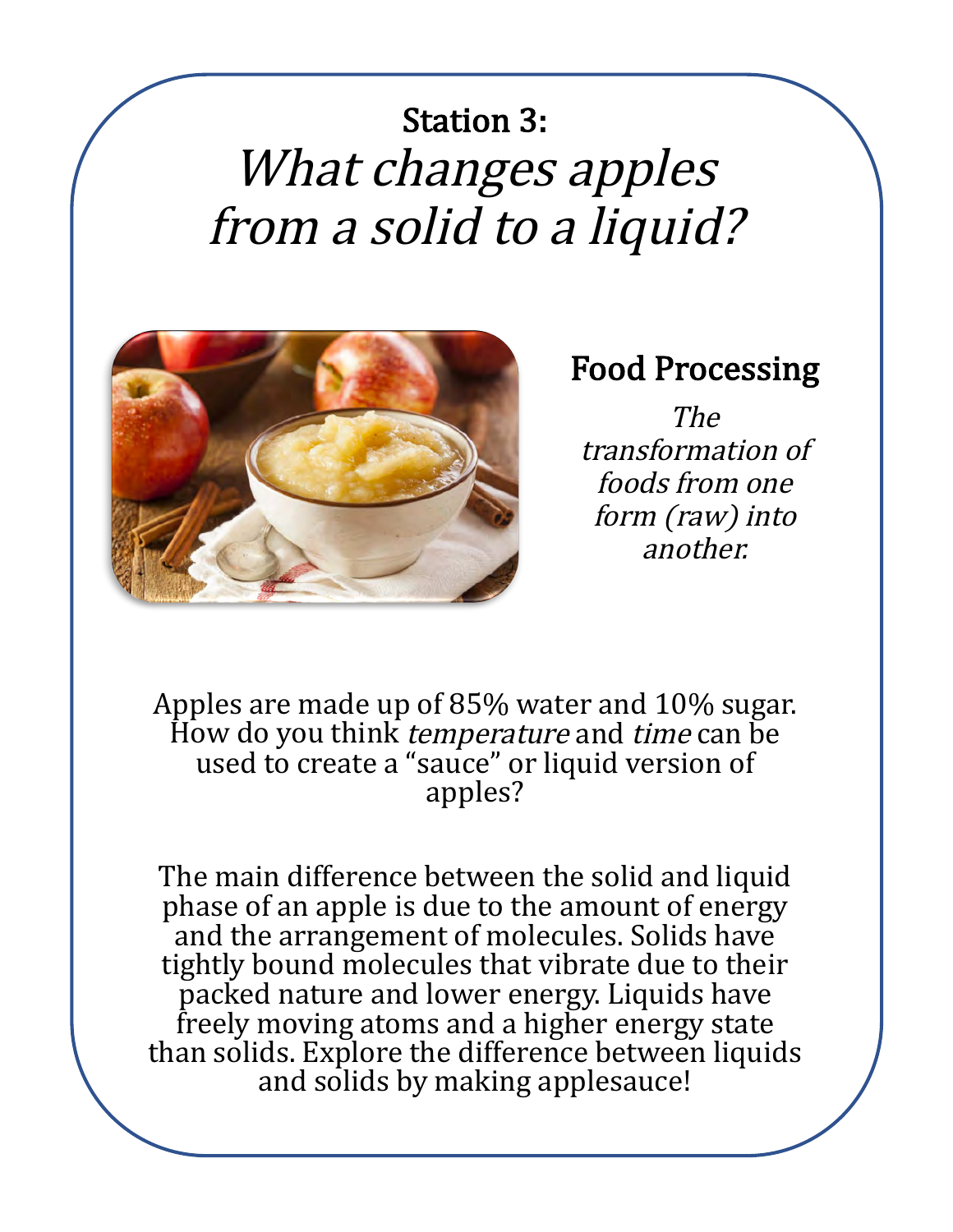Browse the Guide to the Most Popular Varieties



While there are thousands of varieties of apples throughout the world, these 10 are the most<br>prevalent in the United States. What<br>characteristics make an apple ideal for different<br>uses?



Answer the Challenge Questions on your handout.



Applesauce taste test.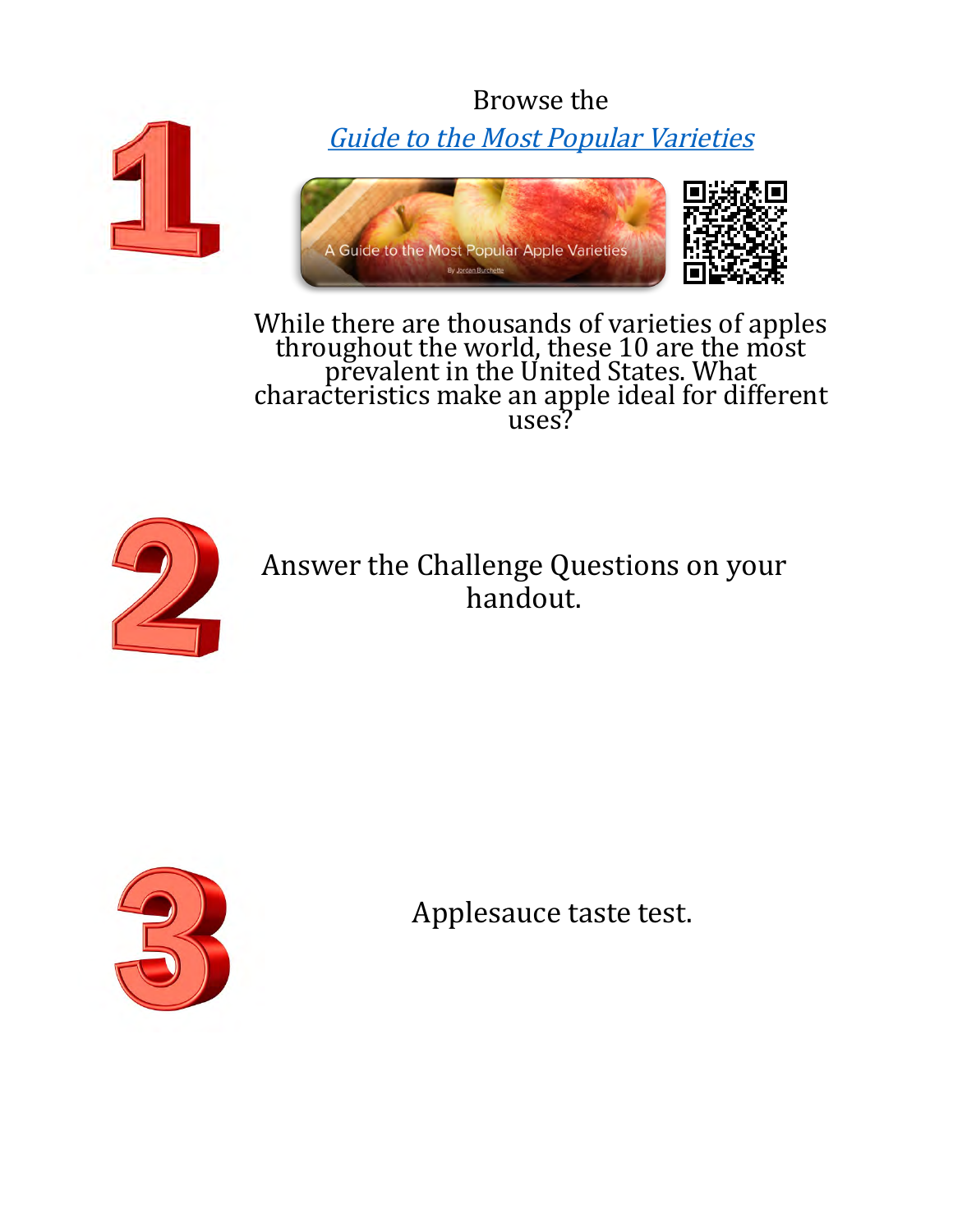## **Station 4:** What makes apples crisp?



### **Cultivar**

A plant variety that has been produced by selective breeding containing specific characteristics.

Fruit breeding programs have developed many well-known apple cultivars. For example, the Honeycrisp, was introduced by the University of Minnesota in 1991.

The crispness of an apple can be explained by evaluating the cells of the apple. The cells of the Honeycrisp are larger than other apples and contain large vacuoles and pockets of sugar. When you bite into the apple, the cells burst open releasing the juices inside. In other apples like the Red Delicious, the cells are smaller and do not burst open when you bite into them.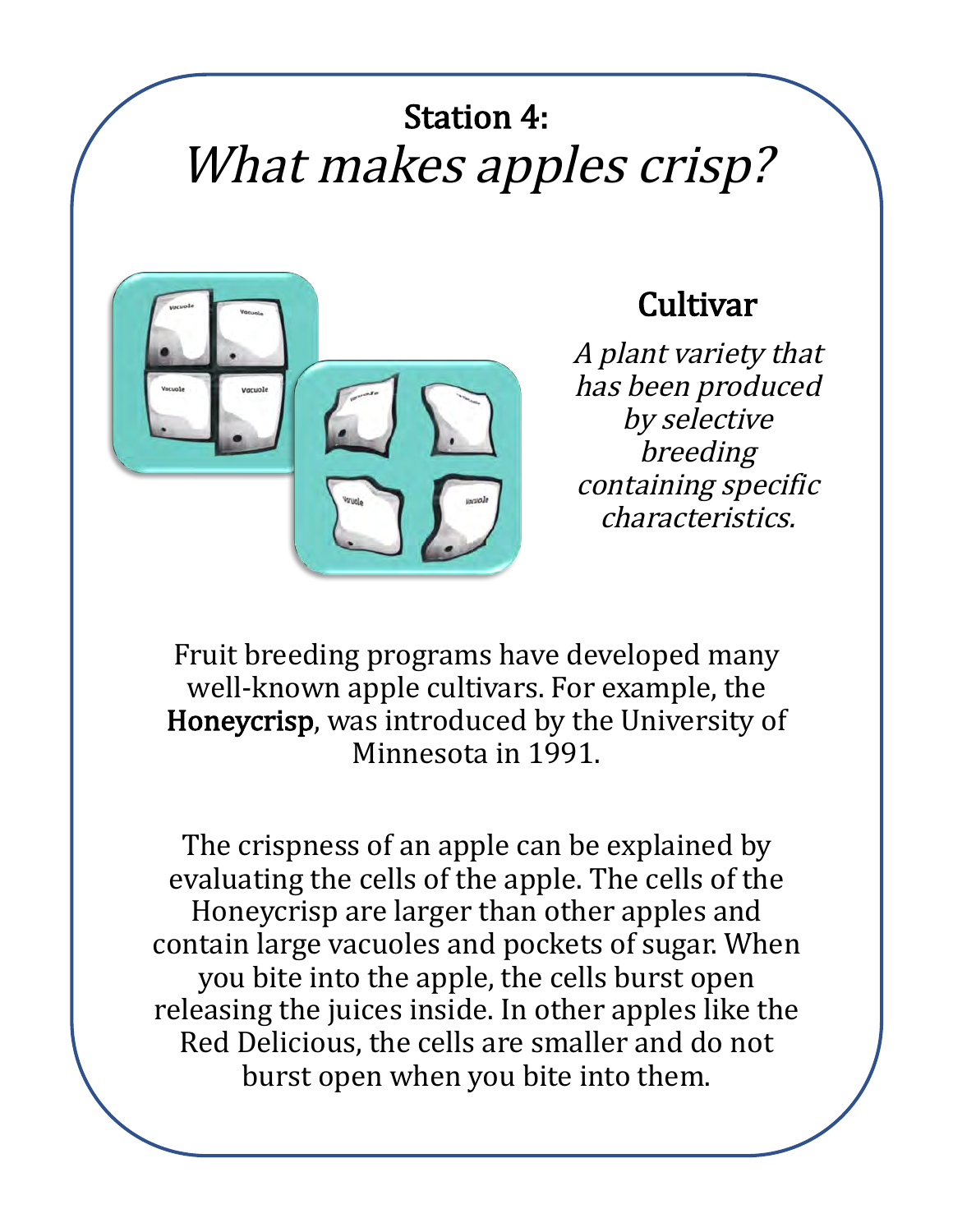Watch the video,



"Have We Engineered the Perfect Apple?"







Answer the Challenge Questions on your handout.



Apple taste test: Compare the Red Delicious and the Honeycrisp apple.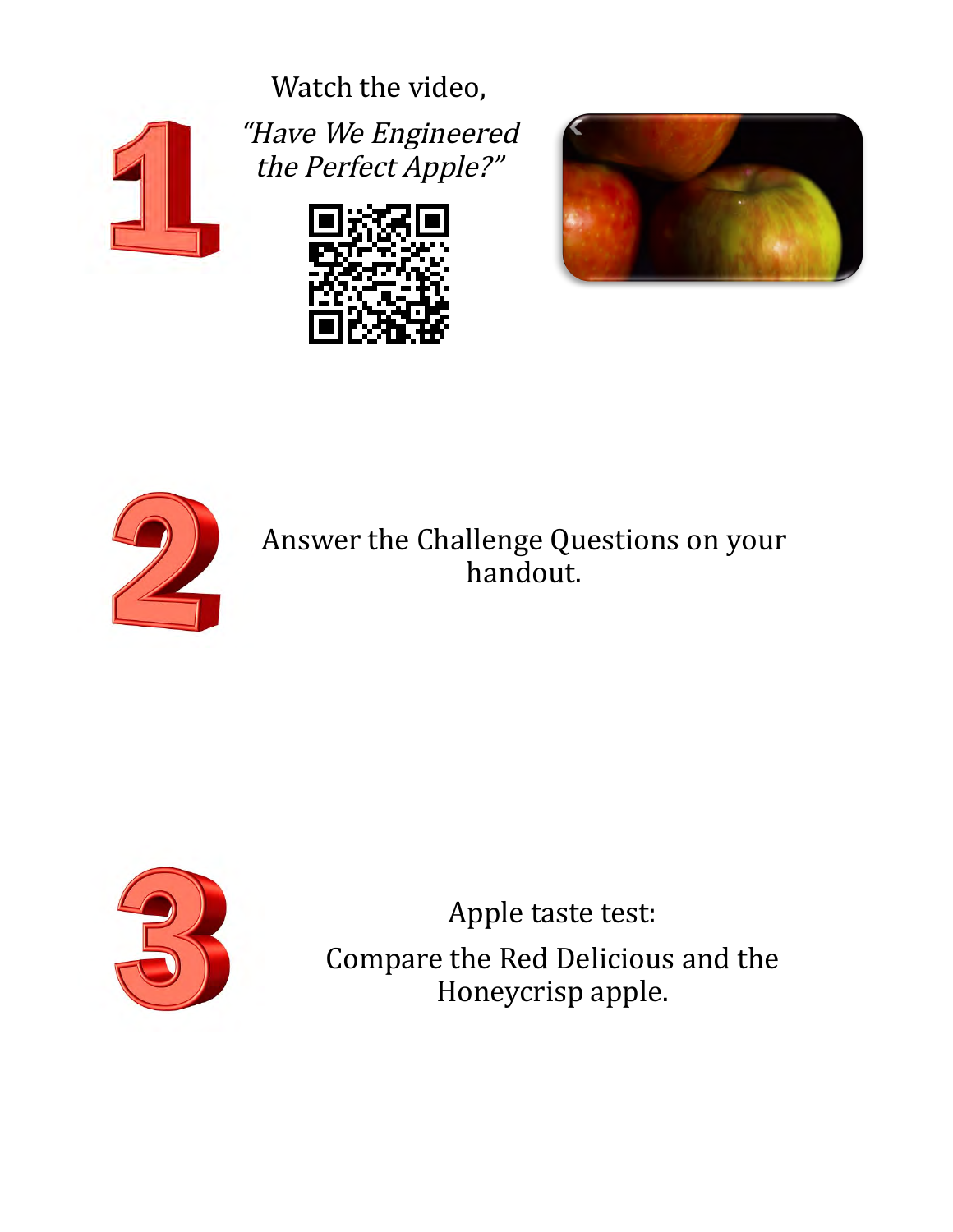# **Station 5:** How can a specific trait be added to an apple?



## **Selective Breeding**

A process where specific plants or animals are paired for breeding in order to perpetuate specific phenotypic traits.

The apples we purchase at the grocery store were produced on a tree propagated by grafting. This allows all the apples to be consistent in color, texture, and flavor.

However, in the pursuit of new varieties of apples with improved characteristics, apple breeders cross pollinate apple cultivars in search of new genetic characteristics.

Honeycrisp apples were created through cross breeding. The Arctic apple was developed through transgenesis or genetic engineering.